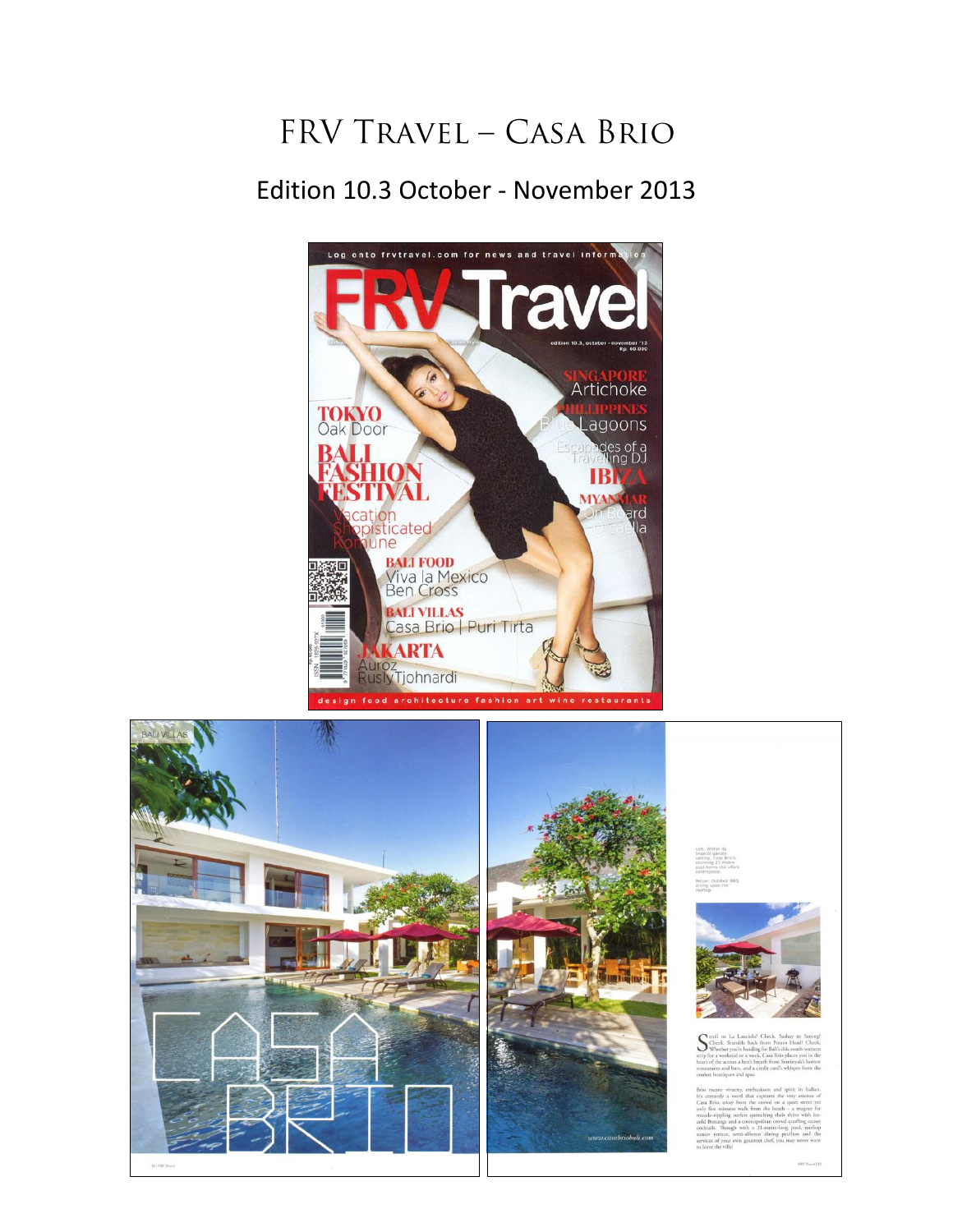

## **CASA BRIO**

Stroll to La Lucciola? Check. Sashay to Sarong? Check. Stumble back from Potato Head? Check. Whether you're heading for Bali's chic south-western strip for a weekend or a week, Casa Brio places you in the heart of the action a hen's breath from Seminyak's hottest restaurants and bars, and a credit card's whisper from the coolest boutiques and spas.

Brio means vivacity, enthusiasm and spirit in Italian. It's certainly a word that captures the very essence of Casa Brio, away from the crowd on a quiet street yet only five minutes' walk from the beach — a magnet for muscle-rippling surfers quenching their thirst with ice- cold Bintangs and a cosmopolitan crowd quaffing sunset cocktails. Though with a 21 metre-long pool, rooftop sunset terrace, semi-alfresco dining pavilion and the services of your own gourmet chef, you may never want to leave the villa!

Italian elan is evident in the design of this contemporary four-bedroom villa — all clean lines, a crisp colour palette, and custom furniture. The open-sided living pavilion sprawls the full length of the pool, where you can languish on comfortable upholstered sofas, enjoy dinner for ten, or perch on a bar stool watching your martini being shaken and stirred;